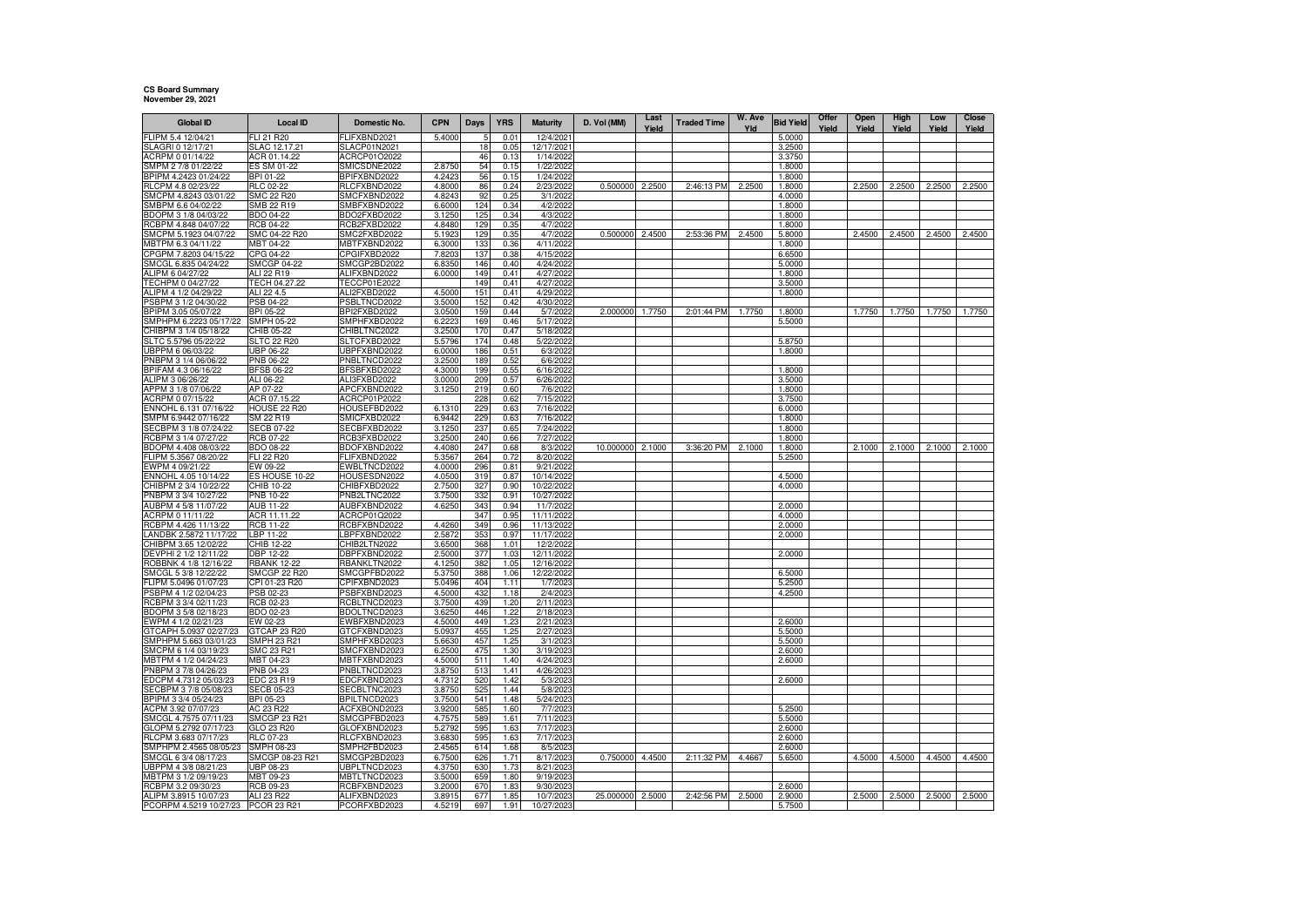| <b>Global ID</b>                                | <b>Local ID</b>                         | Domestic No.                 | <b>CPN</b>       | Days         | <b>YRS</b>   | <b>Maturity</b>         | D. Vol (MM) | Last<br>Yield | <b>Traded Time</b> | W. Ave<br>Yld | <b>Bid Yield</b>  | Offer<br>Yield | Open<br>Yield | High<br>Yield | Low<br>Yield | Close<br>Yield |
|-------------------------------------------------|-----------------------------------------|------------------------------|------------------|--------------|--------------|-------------------------|-------------|---------------|--------------------|---------------|-------------------|----------------|---------------|---------------|--------------|----------------|
| DELMPI 3.484 10/30/23                           | DMPI 10-23                              | DMPIFXBD2023                 | 3.4840           | 700          | 1.92         | 10/30/202               |             |               |                    |               | 3.7500            |                |               |               |              |                |
| SECBPM 4 1/2 11/02/23                           | <b>SECB 11-23</b>                       | SECB2LTN2023                 | 4.5000           | 703          | 1.93         | 11/2/2023               |             |               |                    |               |                   |                |               |               |              |                |
| BDOPM 4 3/8 11/07/23                            | BDO 11-23                               | BDO2LTNC2023                 | 4.3750           | 708          | 1.94         | 11/7/2023               |             |               |                    |               |                   |                |               |               |              |                |
| FLIPM 5.4333 11/08/23                           | FLI 23 R20                              | FLIFXBND2023                 | 5.4333           | 709<br>717   | 1.94<br>1.96 | 11/8/2023               |             |               |                    |               | 5.3750            |                |               |               |              |                |
| AEONPH 7.695 11/16/23<br>AEVPM 2.8403 11/16/23  | <b>ES AEON 11-23</b><br>AEV 11-23       | AEONFXRN2023<br>AEV2FXBD2023 | 7.6950<br>2.8403 | 717          | 1.96         | 11/16/2023<br>11/16/202 |             |               |                    |               | 10.0000<br>3.0500 |                |               |               |              |                |
| FLIPM 3.3353 11/18/23                           | FLI 11-23                               | FLI2FXBD2023                 | 3.3353           | 719          | 1.97         | 11/18/2023              |             |               |                    |               | 3.7500            |                |               |               |              |                |
| EWPM 4 5/8 12/07/23                             | EW 12-23                                | EWBLTNCD2023                 | 4.6250           | 738          | 2.02         | 12/7/202                |             |               |                    |               |                   |                |               |               |              |                |
| SMPM 5.159 12/09/23                             | SM 23 R21                               | SMICFXBD2023                 | 5.1590           | 740          | 2.03         | 12/9/2023               |             |               |                    |               | 2.6000            |                |               |               |              |                |
| UBPPM 2 3/4 12/09/23                            | <b>UBP 12-23</b>                        | UBPFXBND2023                 | 2.7500           | 740          | 2.03         | 12/9/2023               |             |               |                    |               | 2.6000            |                |               |               |              |                |
| VLLPM 8 12/21/23                                | <b>VLL 23 R21</b>                       | VLLFXBND2023                 | 8.0000           | 752          | 2.06         | 12/21/202               |             |               |                    |               | 7.2500            |                |               |               |              |                |
| CHIBPM 4.55 01/12/24                            | CHIB 01-24                              | CHIBLTNC2024                 | 4.5500           | 774          | 2.12         | 1/12/2024               |             |               |                    |               |                   |                |               |               |              |                |
| ROBBNK 4 7/8 01/16/24<br>FDCPM 6.1458 01/24/24  | <b>RBANK 01-24</b><br><b>FDC 24 R21</b> | RBANKLTN2024<br>FDCFXBND2024 | 4.8750<br>6.1458 | 778<br>786   | 2.13<br>2.15 | 1/16/2024<br>1/24/2024  |             |               |                    |               | 5.3750            |                |               |               |              |                |
| APPM 7.5095 01/25/24                            | AP 24 R22                               | APCFXBND2024                 | 7.5095           | 787          | 2.16         | 1/25/2024               |             |               |                    |               | 5.0000            |                |               |               |              |                |
| TELPM 5.2813 02/06/24                           | <b>TEL 24 R21</b>                       | TELFXBND2024                 | 5.2813           | 799          | 2.19         | 2/6/2024                |             |               |                    |               | 5.5000            |                |               |               |              |                |
| PSBPM 5 02/09/24                                | PSB 02-24                               | PSBLTNCD2024                 | 5.0000           | 802          | 2.20         | 2/9/2024                |             |               |                    |               |                   |                |               |               |              |                |
| CHIBPM 2 1/2 02/18/24                           | CHIB 02-24                              | CHIBFXBD2024                 | 2.5000           | 811          | 2.22         | 2/18/2024               |             |               |                    |               | 2.5000            |                |               |               |              |                |
| CPGPM 4.8467 03/01/24                           | CPG 03-24                               | CPGIFXBD2024                 | 4.8467           | 823          | 2.25         | 3/1/2024                |             |               |                    |               | 5.4000            |                |               |               |              |                |
| SMCPM 5.284 03/01/24                            | SMC 24 R22                              | SMCFXBND2024                 | 5.2840           | 823<br>845   | 2.25         | 3/1/2024                |             |               |                    | 8.2600        | 4.7500            |                |               |               |              | 8.2600         |
| STIEPM 5.8085 03/23/24<br>MEGPM 5.3535 03/28/24 | STIESG 24 R22<br>MEG 24 R22             | STIGFXBD2024<br>MEGFXBND2024 | 5.8085<br>5.3535 | 850          | 2.31<br>2.33 | 3/23/2024<br>3/28/2024  | 0.500000    | 8.2600        | 10:56:08 AM        |               | 9.1000<br>4.5000  |                | 8.2600        | 8.2600        | 8.2600       |                |
| RCBPM 5 1/2 03/28/24                            | RCB 03-24                               | RCBLTNCD2024                 | 5.5000           | 850          | 2.33         | 3/28/2024               | 1.000000    | 2.9560        | 10:55:02 AM        | 2.9560        |                   |                | 2.9560        | 2.9560        | 2.9560       | 2.9560         |
| TOLPM 5 1/2 03/31/24                            | <b>MNTC 24 R21</b>                      | MNTCFXBD2024                 | 5.5000           | 853          | 2.34         | 3/31/2024               |             |               |                    |               | 4.5000            |                |               |               |              |                |
| SMBPM 6 04/02/24                                | SMB 24 R21                              | SMBFXBND2024                 | 6.0000           | 855          | 2.34         | 4/2/2024                |             |               |                    |               | 5.3750            |                |               |               |              |                |
| SMPM 3.3613 04/02/24                            | SM 04-24                                | SMIC2FBD2024                 | 3.3613           | 855          | 2.34         | 4/2/2024                |             |               |                    |               | 2.9000            |                |               |               |              |                |
| MBTPM 5 3/8 04/04/24                            | MBT 04-24                               | MBT2LTNC2024                 | 5.3750           | 857          | 2.35         | 4/4/2024                |             |               |                    |               |                   |                |               |               |              |                |
| PBC 5 5/8 04/08/24                              | <b>PBCOM 04-24</b>                      | PBCOMLTN2024                 | 5.6250           | 861          | 2.36         | 4/8/2024                |             |               |                    | 6.4000        |                   |                |               |               |              | 6.4000         |
| PCORPM 7.8183 04/19/24<br>SMCGL 7.1783 04/24/24 | <b>PCOR 24 R22</b><br>SMCGP 04-24 R22   | PCORFXBD2024<br>SMCGP2BD2024 | 7.8183<br>7.1783 | 872<br>877   | 2.39<br>2.40 | 4/19/2024<br>4/24/2024  | 1.000000    | 6.4000        | 3:31:44 PM         |               | 6.5000<br>6.2500  |                | 6.4000        | 6.4000        | 6.4000       |                |
| SMPHPM 5.1683 05/18/24                          | SMPH 05-24 R22                          | SMPH2FBD2024                 | 5.1683           | 901          | 2.47         | 5/18/2024               |             |               |                    |               | 4.3000            |                |               |               |              |                |
| ACPM 3.026 05/28/24                             | AC 05-24                                | ACFXBOND2024                 | 3.0260           | 911          | 2.49         | 5/28/2024               |             |               |                    |               | 3.6000            |                |               |               |              |                |
| AEVPM 6.0157 06/18/24                           | <b>AEV 24 R23</b>                       | AEVFXBND2024                 | 6.0157           | 932          | 2.55         | 6/18/2024               |             |               |                    |               | 5.5000            |                |               |               |              |                |
| EDCPM 2.8565 06/25/24                           | EDC 06-24 R23                           | EDCFXBND2024                 | 2.8565           | 939          | 2.57         | 6/25/2024               | 25.000000   | 3.1000        | 2:44:51 PM         | 3.1000        | 2.7000            |                | 3.1000        | 3.1000        | 3.1000       | 3.1000         |
| MBTPM 3 7/8 07/20/24                            | MBT 07-24                               | MBTLTNCD2024                 | 3.8750           | 964          | 2.64         | 7/20/2024               |             |               |                    |               |                   |                |               |               |              |                |
| DDPM 6.0952 07/21/24                            | DD 24 R22                               | DDFXBOND2024                 | 6.0952           | 965          | 2.64         | 7/21/2024               |             |               |                    |               | 6.5000            |                |               |               |              |                |
| GTCAPH 5 5/8 08/07/24<br>VLLPM 5.7512 08/08/24  | GTCAP 24 R21<br><b>VLL 24 R23</b>       | GTCFXBND2024<br>VLLFXBND2024 | 5.6250<br>5.7512 | 982<br>983   | 2.69<br>2.69 | 8/7/2024<br>8/8/2024    |             |               |                    |               | 6.0000<br>7.3000  |                |               |               |              |                |
| BACNOT 3.5335 08/20/24                          | <b>PHN 24 R23</b>                       | PHNFXBND2024                 | 3.5335           | 995          | 2.72         | 8/20/2024               |             |               |                    |               | 3.5330            |                |               |               |              |                |
| PNBPM 5 3/4 08/27/24                            | PNB 08-24                               | PNBLTNCD2024                 | 5.7500           | 1002         | 2.74         | 8/27/2024               |             |               |                    |               |                   |                |               |               |              |                |
| SMPHPM 5.7417 09/01/24                          | <b>SMPH 24 R21</b>                      | SMPHFXBD2024                 | 5.7417           | 1007         | 2.76         | 9/1/2024                |             |               |                    |               | 5.8500            |                |               |               |              |                |
| DNLPM 2.7885 09/14/24                           | DNL 09-24                               | DNLFXBND2024                 | 2.7885           | 1020         | 2.79         | 9/14/2024               |             |               |                    |               | 3.2500            |                |               |               |              |                |
| ALIPM 4.758 09/30/24                            | ALI 24 R22                              | ALI2FXBD2024                 | 4.7580           | 1036         | 2.84         | 9/30/2024               |             |               |                    |               | 4.1500            |                |               |               |              |                |
| SMCPM 5.55 10/04/24                             | SMC 10-24 R22                           | SMC2FXBD2024                 | 5.5500           | 1040         | 2.85         | 10/4/2024               |             |               |                    |               | 4.5000            |                |               |               |              |                |
| BDOPM 5 3/8 10/12/24<br>FLIPM 5.6389 12/04/24   | <b>BDO 10-24</b><br>FLI 24 R21          | BDOLTNCD2024<br>FLIFXBND2024 | 5.3750<br>5.6389 | 1048<br>1101 | 2.87<br>3.01 | 10/12/2024<br>12/4/2024 | 5.000000    | 3.9500        | 2:23:07 PM         | 3.9500        | 4.3000            |                |               | 3.9500 3.9500 | 3.9500       | 3.9500         |
| SMCGL 6 1/4 12/22/24                            | <b>SMCGP 24 R22</b>                     | SMCGPFBD2024                 | 6.2500           | 1119         | 3.06         | 12/22/2024              |             |               |                    |               | 4.5000            |                |               |               |              |                |
| ALCOPM 6.3517 02/06/25                          | ALCO 25 R23                             | ALCOFXBD2025                 | 6.3517           | 1165         | 3.19         | 2/6/2025                |             |               |                    |               | 6.6000            |                |               |               |              |                |
| ACPM 4.82 02/10/25                              | AC 25 R23                               | ACFXBOND2025                 | 4.8200           | 1169         | 3.20         | 2/10/2025               |             |               |                    |               | 4.0000            |                |               |               |              |                |
| RLCPM 4.9344 02/23/25                           | <b>RLC 02-25</b>                        | RLCFXBND2025                 | 4.9344           | 1182         | 3.24         | 2/23/202                |             |               |                    |               | 5.0000            |                |               |               |              |                |
| SMPHPM 6.0804 03/01/25                          | SMPH 03-25 R23                          | SMPH2FBD2025                 | 6.0804           | 1188         | 3.25         | 3/1/202                 | 18.740000   | 3.8500        | 2:56:59 PM         | 3.8500        | 4.2000            |                | 3.8500        | 3.8500        | 3.8500       | 3.8500         |
| FBPM 5.05 03/10/25                              | SMFB 25 R23                             | SMFBFXBD2025                 | 5.0500           | 1197         | 3.28         | 3/10/2025               |             |               |                    |               | 3.9500            |                |               |               |              |                |
| SMCPM 6 5/8 03/19/25<br>SECBPM 4 03/23/25       | <b>SMC 25 R23</b><br><b>SECB 03-25</b>  | SMCFXBND202<br>SECBLTNC2025  | 6.6250<br>4.0000 | 1206<br>1210 | 3.30<br>3.31 | 3/19/202<br>3/23/2025   |             |               |                    |               | 3.1000            |                |               |               |              |                |
| SMPHPM 4.8643 03/25/25                          | SMPH K 03-25 R23                        | SMPH3FBD2025                 | 4.8643           | 1212         | 3.32         | 3/25/2025               |             |               |                    |               | 3.8500            |                |               |               |              |                |
| BDOPM 4 03/27/25                                | BDO 03-25                               | BDOLTNCD2025                 | 4.0000           | 1214         | 3.32         | 3/27/2025               | 10.000000   | 4.0000        | 11:10:08 AM        | 4.0000        |                   |                | 4.0000        | 4.0000        | 4.0000       | 4.0000         |
| PNBPM 4 3/8 04/11/25                            | PNB 04-25                               | PNBLTNCD2025                 | 4.3750           | 1229         | 3.37         | 4/11/2025               |             |               |                    |               |                   |                |               |               |              |                |
| BPIPM 4 04/25/25                                | BPI 04-25                               | BPILTNCD2025                 | 4.0000           | 1243         | 3.40         | 4/25/2025               |             |               |                    |               |                   |                |               |               |              |                |
| ALIPM 3.6262 05/04/25                           | ALI 05-25 R23                           | ALI4FXBD2025                 | 3.6262           | 1252         | 3.43         | 5/4/2025                | 17.750000   | 3.7000        | 2:42:57 PM         | 3.7000        | 3.8500            |                | 3.7000        | 3.7000        | 3.7000       | 3.7000         |
| SLTC 6.4872 05/22/25                            | <b>SLTC 25 R22</b>                      | SLTCFXBD2025                 | 6.4872           | 1270<br>1296 | 3.48<br>3.55 | 5/22/2025<br>6/17/2025  |             |               |                    |               | 6.0000            |                |               |               |              |                |
| SECBPM 4 06/17/25<br>VLLPM 5.6992 06/18/25      | <b>SECB 06-25</b><br><b>VLL 25 R22</b>  | SECB2LTN2025<br>VLL2FXBD2025 | 4.0000<br>5.6992 | 1297         | 3.55         | 6/18/2025               |             |               |                    |               | 5.3500            |                |               |               |              |                |
| TOLPM 6.6407 07/04/25                           | <b>NLEX 25 R23</b>                      | NLEXFXBD2025                 | 6.6407           | 1313         | 3.60         | 7/4/2025                |             |               |                    |               | 3.3500            |                |               |               |              |                |
| APPM 3.935 07/06/25                             | AP 25 R23                               | APCFXBND2025                 | 3.9350           | 1315         | 3.60         | 7/6/2025                |             |               |                    |               | 4.0000            |                |               |               |              |                |
| ENNOHL 6.8666 07/16/25                          | <b>HOUSE 25 R22</b>                     | HOUSEFBD2025                 | 6.8666           | 1325         | 3.63         | 7/16/2025               |             |               |                    |               | 6.5000            |                |               |               |              |                |
| RLCPM 3.8 07/17/25                              | RLC 07-25                               | RLC2FXBD2025                 | 3.8000           | 1326         | 3.63         | 7/17/2025               |             |               |                    |               | 4.0000            |                |               |               |              |                |
| SECBPM 4 08/05/25                               | <b>SECB 08-25</b>                       | SECB3LTN2025                 | 4.0000           | 1345         | 3.68         | 8/5/2025                |             |               |                    |               |                   |                |               |               |              |                |
| AEVPM 3.2977 08/09/25<br>FLIPM 5.7139 08/20/25  | AEV 08-25 R23<br>FLI 25 R22             | AEV2FXBD2025<br>FLIFXBND2025 | 3.2977           | 1349<br>1360 | 3.69<br>3.72 | 8/9/2025<br>8/20/2025   |             |               |                    |               | 3.5000<br>6.0000  |                |               |               |              |                |
| BANKCM 4 1/2 09/17/25                           | <b>BOC 09-25</b>                        | BOCLTNCD2025                 | 5.7139<br>4.5000 | 1388         | 3.80         | 9/17/2025               |             |               |                    |               |                   |                |               |               |              |                |
| ALIPM 3.862 09/29/25                            | ALI 25 R23                              | ALI3FXBD2025                 | 3.8620           | 1400         | 3.83         | 9/29/2025               |             |               |                    |               | 4.0000            |                |               |               |              |                |
| PCORPM 3.4408 10/12/25 PCOR 10-25               |                                         | PCOR2FXB2025                 | 3.4408           | 1413         | 3.87         | 10/12/2025              |             |               |                    |               | 4.0000            |                |               |               |              |                |
| PCORPM 8.0551 10/19/25 PCOR 25 R23              |                                         | PCORFXBD2025                 | 8.0551           | 1420         | 3.89         | 10/19/2025              |             |               |                    |               | 4.8000            |                |               |               |              |                |